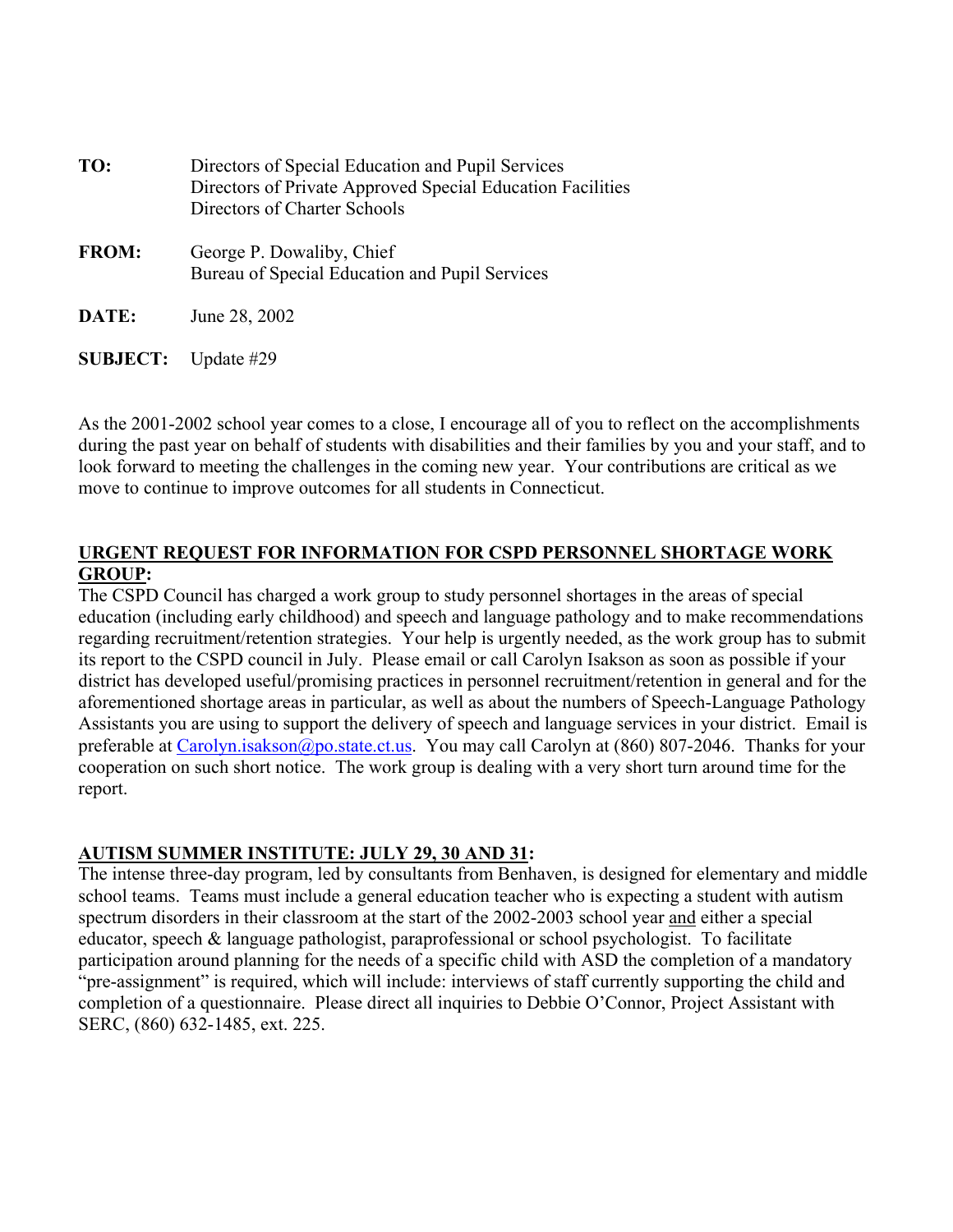#### **CLOSING OUT FEDERALLY-FUNDED PROGRAMS WHICH END ON JUNE 30, 2002:**

Your district will have some federally-funded programs which will end on June 30, 2002. All grant funding for those programs must be expended or encumbered by June 30, 2002. If you encumber funding as of June 30, 2002, you will have until August 30, 2002 to liquidate all funding related to that program.

#### **Program Audits, FTEs, Time and Cost Records**

Since IDEA-Part B grant awards have increased significantly in the past few years, the number of audits of IDEA-Part B grants has increased. A key factor auditors look for is that a district undergoing audit can provide documentation that time and cost records relating to a person hired with grant funding substantiate the activities of such a person. Stated differently, if a district is approved for and receives grant funding for a 0.6 FTE speech therapist, then that district must be able to demonstrate that the speech therapist actually spent 0.6 FTE of their time providing services as approved in the grant application and that expenditures made from grant funding matched that level of services provided. If the time and cost records do not match, there will be an audit exception. The caution in this is that districts (a) utilize personnel approved in grant applications in the manner described in the application and (b) they maintain good cost and time records relating to such personnel.

#### **REVIEW TEAM VOLUNTEERS:**

The Bureau plans to conduct, during the 2002-03 school year, reviews of at least ten private special education programs that have requested approval from the State Board of Education. The review process includes a one-day site visit by a review team that includes a representative of a public school district and a representative of an approved private special education program.

Please contact Art Carey (860-807-2032 *or* art.carey@po.state.ct.us) if you would like to serve as a member of a review team.

# **TEACHERS MORTGAGE ASSISTANCE PROGRAM:**

The Connecticut Housing Finance Authority (CHFA) has a low-interest rate mortgage program for certain Connecticut certified full-time and part-time public school "teachers" who are first time home buyers (or haven't had an ownership interest in a principal residence during the past three years). "Certain teachers" includes those working in priority or transitional districts or in designated shortage areas. Teachers employed by a priority or transitional district must purchase a home in that district. Teachers working in shortage are as identified by the State Department of Education (SDE) may purchase statewide. The SDE annually identifies shortage areas. Current are as of shortage for this program that are of interest include comprehensive special education, preK-12 and speech and language pathology. There is also a down payment assistance program. Information about these programs will be useful to both new applicants to your district as well as your existing staff. For more information, contact CHFA at (860) 571-3502 or visit the agency's website at www.chfa.org.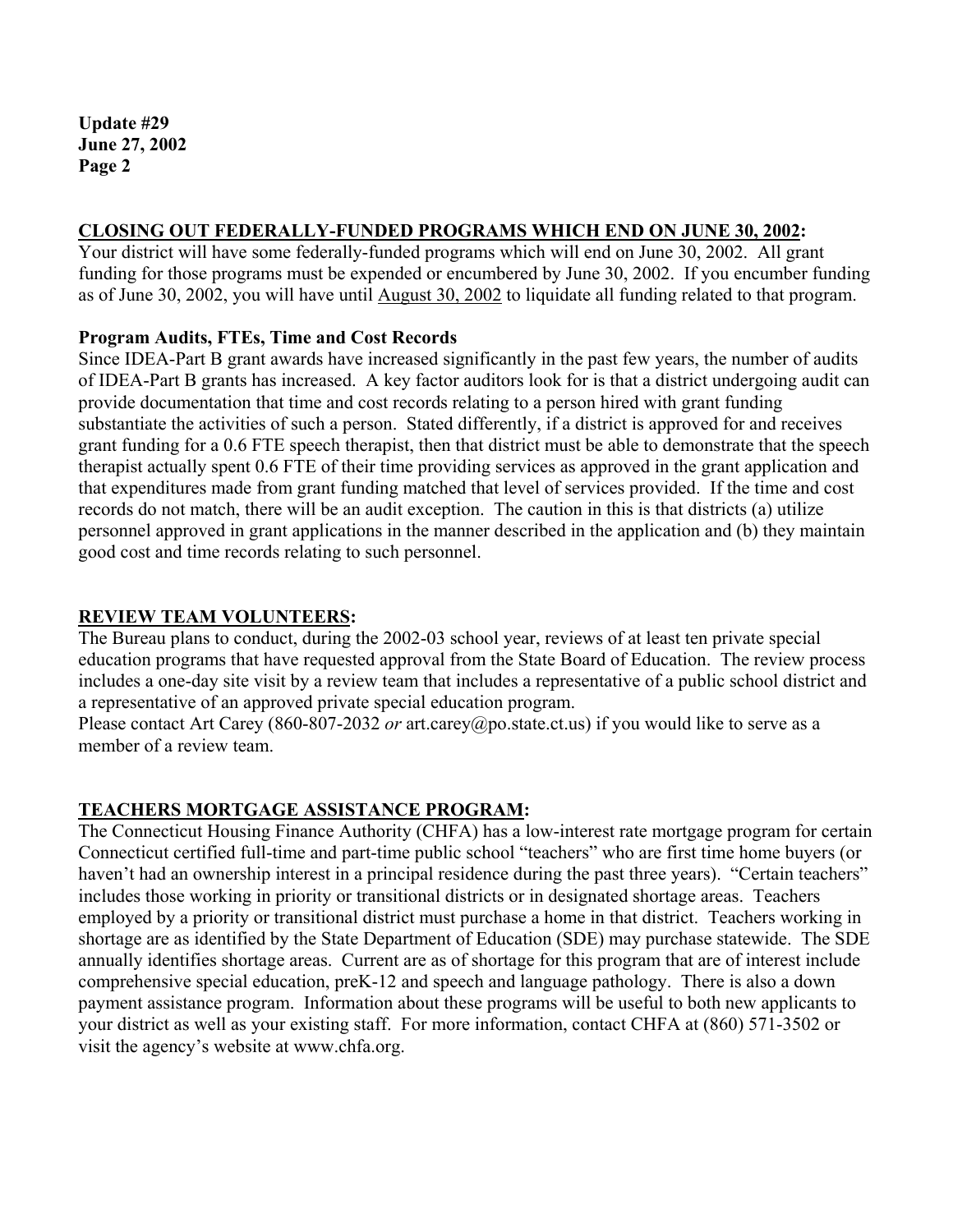# **IDENTIFICATION OF OTHER HEALTH IMPAIRMENT/AD(H)D BY PLANNING AND PLACEMENT TEAMS:**

The recent passage of Public Act 01-124 Concerning Recommendations For and Refusal of the Use of Psychotropic Drugs by Children has generated questions about whether a Planning and Placement Team (PPT) can identify a student as qualifying for special education and related services under the other health impairment/AD(H)D category.

The Act does not contradict or supersede the current status of the PPT with regard to identifying a child as having other health impairment. As stated in the State Department of Education memo issued on January 4, 1993:

"Section 300.532(a) of the Federal regulations requires that a child's evaluation must be conducted by a multidisciplinary team (PPT) including at least one teacher or other specialist with knowledge in the area of suspected disability. Based on this requirement, public agencies must ensure that the PPT determining a child's eligibility under any category includes an individual with knowledge in the area of the suspected disability. If a PPT believes that a medical evaluation by a licensed physician is needed as part of the evaluation to determine whether a child suspected of having AD(H)D or any other medical condition meets the eligibility requirements of one of the categories of exceptionality under the IDEA or Connecticut General Statutes, the school district must ensure that this evaluation is conducted and is at no cost to parents. However, if a school district believes there are other effective methods for determining whether a child suspected of having AD(H)D or any other medical condition meets the eligibility requirements under the IDEA, Part B, then it would be permissible to use other qualified personnel to conduct the evaluation."

A PPT that includes team members with the appropriate expertise can make this eligibility determination. Good practice would call for routine inclusion of a school nurse in this decision-making process. Whether or not input from a physician is required would best be determined on a case-by-case basis. If, however, a school district has a policy of always requiring a medical evaluation to consider OHI/AD(H)D as a suspected disability, the cost of the medical evaluation is the responsibility of the school district.

As per the SDE memo quoted above, nothing in P.A. 01-124 eliminates the authority and responsibility of the PPT to recommend a medical evaluation as part of an initial evaluation or reevaluation in order to determine a child's eligibility for special education or educational needs for an IEP.

Similarly, P.A. 01-124 does not restrict current scope of practice for school mental health professionals and other educators who have appropriate training and expertise in assessing student behavior, planning and monitoring behavioral interventions, and consulting with parents and school staff about student behavior, except for the prohibition against recommending use of stimulant medication.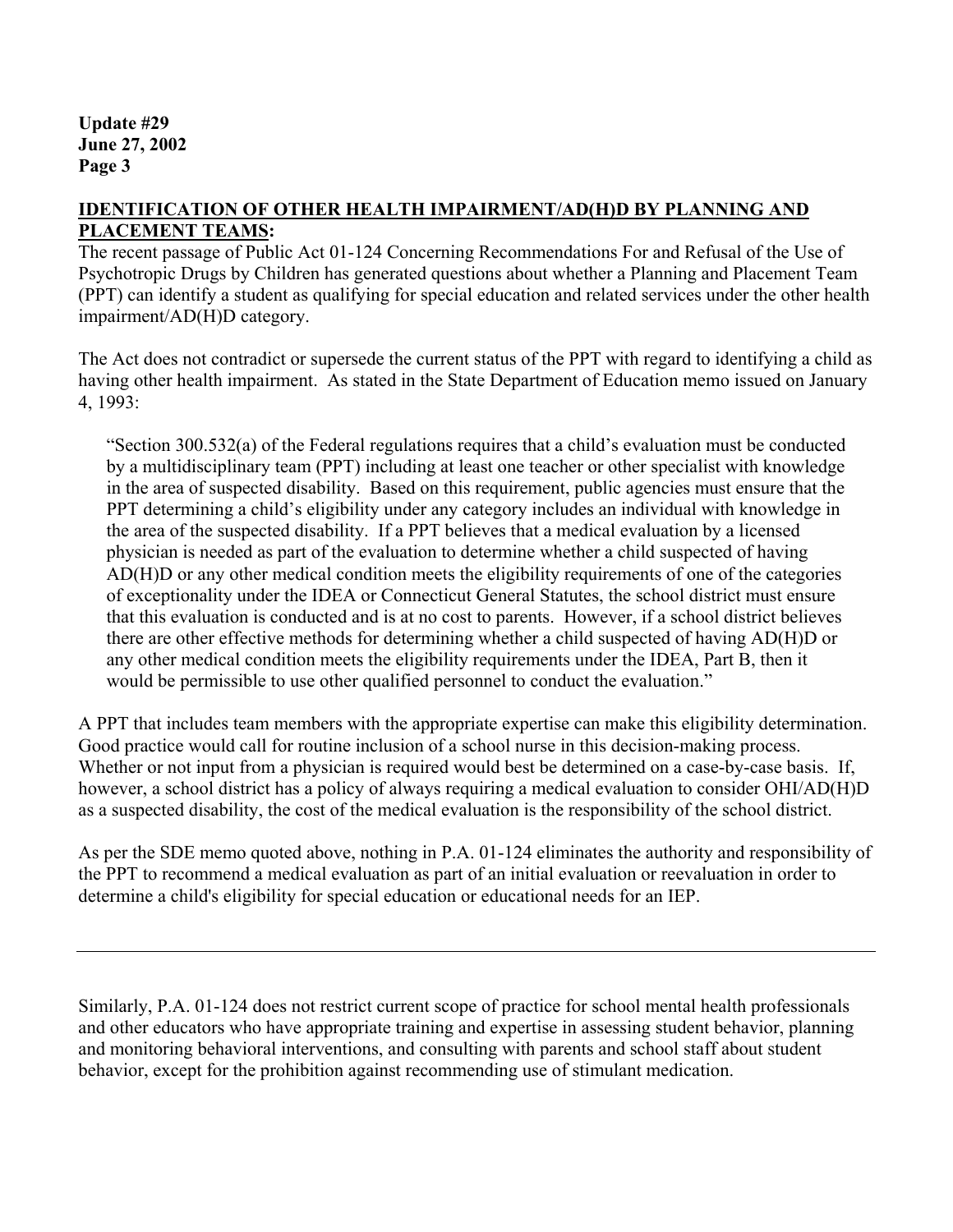#### **REVISED IEP:**

The Bureau will shortly be releasing a revised IEP and Manual to school districts in order to further assist them in complying with the IEP requirements included in the 1997 Reauthorization of the Individuals with Disabilities Education Act (IDEA).

The United States Department of Education, Office of Special Education Programs (OSEP), advised the states that all IEPs written on or after July 1, 1998, must comply with the requirements of the IDEA 97. Additionally, the Bureau has taken this opportunity to implement comments and recommendations that have been collected over the past few years from districts regarding improvements to the forms.

The position of the Bureau is that these IEP forms serve a number of purposes. Besides complying with the statutory requirements of IDEA and State Law, the forms assist as a data collection and student educational program-planning tool. In anticipation of the release of the IEP early this summer, districts will be expected to begin using the new forms by November 1, 2002.

If you have any questions regarding the IEP forms or wish to discuss the implementation timeline, please contact Jeffrey Forman, Connecticut State Department of Education, 25 Industrial Park Road, Middletown, CT 06457. (e-mail: Jeff.Forman@po.state.ct.us.)

# **LEARNING MEDIA ASSESSMENT (LMA) FOR STUDENTS WHO ARE BLIND OR VISUALLY IMPAIRED, TO RESPOND TO PAGE 5, QUESTION #14 ON THE IEP FORM:**

This is to alert you to the importance of having a Learning Media Assessment conducted annually for all students who are blind or visually impaired to be sure that they are receiving instruction in the appropriate media. It is the responsibility of the teacher of the visually impaired in your district (or BESB Education Consultant) to complete the LMA for every visually impaired student and report the results at the time of the annual review. This assessment may take up to two hours the first time it is given to a child, but does not take long to update each year after that. Administration of this assessment is designed to insure that children who require Braille instruction for current or future needs receive it. In addition, children with impaired vision are assessed for appropriateness of instructional print size, and other learning tools, including books on tape and adapted technology. The LMA is also designed for administration to preschool children and students with severe multiple disabilities to assess sensory learning channels. All students with a vision disability, regardless of age or severity of disabilities, (unless they are currently being instructed in Braille) should be given the LMA each year.

Most teachers of the visually impaired have received instruction in how to administer the Learning Media Assessment developed by Koenig and Holbrook. The handbook can be obtained from the Texas School for the Blind (www.tsbvi.org). A free workshop in how to conduct the LMA is being offered by the Board of Education and Services for the Blind on February 5, 1:00-3:00p.m. For more information, contact Marybeth Dean at 860-602-4180.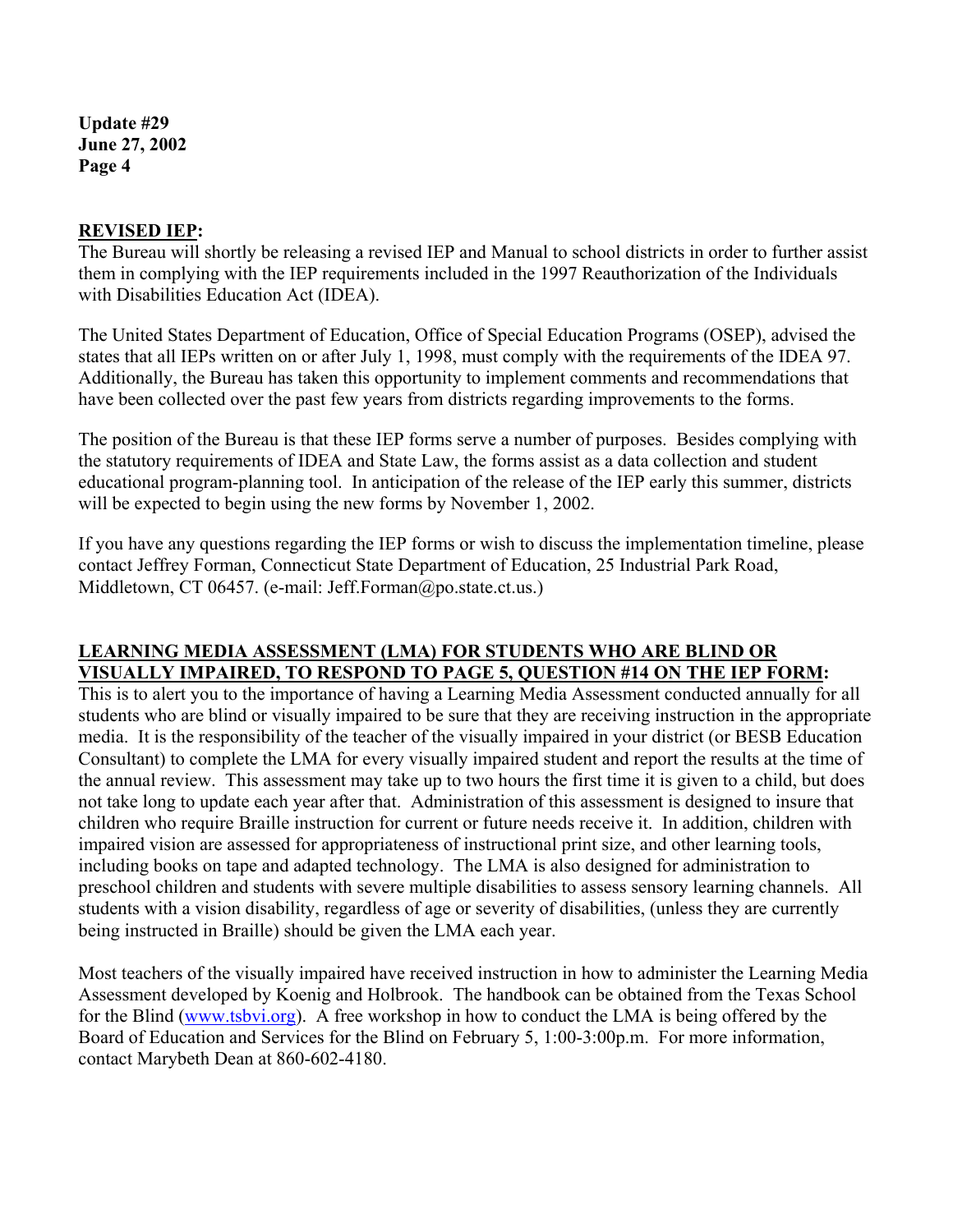# **USE OF THE TERM EMOTIONAL DISTURBANCE (ED):**

This is to clarify any confusion that may have resulted from the use of the term emotional disturbance (abbreviated as ED) on ISSIS forms and in the upcoming revision of the SDE recommended IEP form. The term serious emotional disturbance was established in state statute in 1995, thereby paralleling the term used in federal special education law (IDEA). In the 1997 reauthorization of IDEA, the term serious emotional disturbance was used in the first reference, along with the parenthetical statement "hereinafter referred to as 'emotional disturbance').

Further clarification is provided in the supplemental commentary to the IDEA regulations issued in March, 1999, with the following quote from the Senate and House committee reports on P.L. 105-17 (IDEA '97):

The Committee wants to make clear that changing the terminology from "serious emotional disturbance" to "serious emotional disturbance [hereinafter referred to as 'emotional disturbance']" in the definition of a "child with a disability" is intended to have no substantive or legal significance. It is intended strictly to eliminate the pejorative connotation of the term "serious." It should in no circumstances be construed to change the existing meaning of the term under 34 CFR 300.7(b)(9).

These terms should be regarded in the same manner in Connecticut, that is, that emotional disturbance (ED) adequately describes the condition, and the two terms can be used interchangeably at the discretion of the school district.

# **INJURY FROM RESTRAINT OR SECLUSION:**

P. A. 99-210 (An Act Concerning Physical Restraint of Persons with Disabilities) requires that each regional education service center, and each facility or institution which provides special education services on behalf of a local or regional board of education, report to the Commissioner of Education any incident in which the use of physical restraint or seclusion results in physical injury to a student. This written report must include:

- 1. The name of the student,
- 2. The nature of the emergency that necessitated the use of the restraint or seclusion,
- 3. A description of the restraint or seclusion, and
- 4. A description of the injury to the student.

The report should be forwarded, within two business days of the incident, to Art Carey of the Bureau of Special Education and Pupil Services.

At this time, the Department of Education is not mandating a specific format for this reporting. (A legible copy of an internal "incident report" which contains each of the elements listed above is sufficient.) However, the Department is making available a form (enclosed), developed by the Office of Protection and Advocacy for Persons with Disabilities, which may be used to meet the reporting requirements.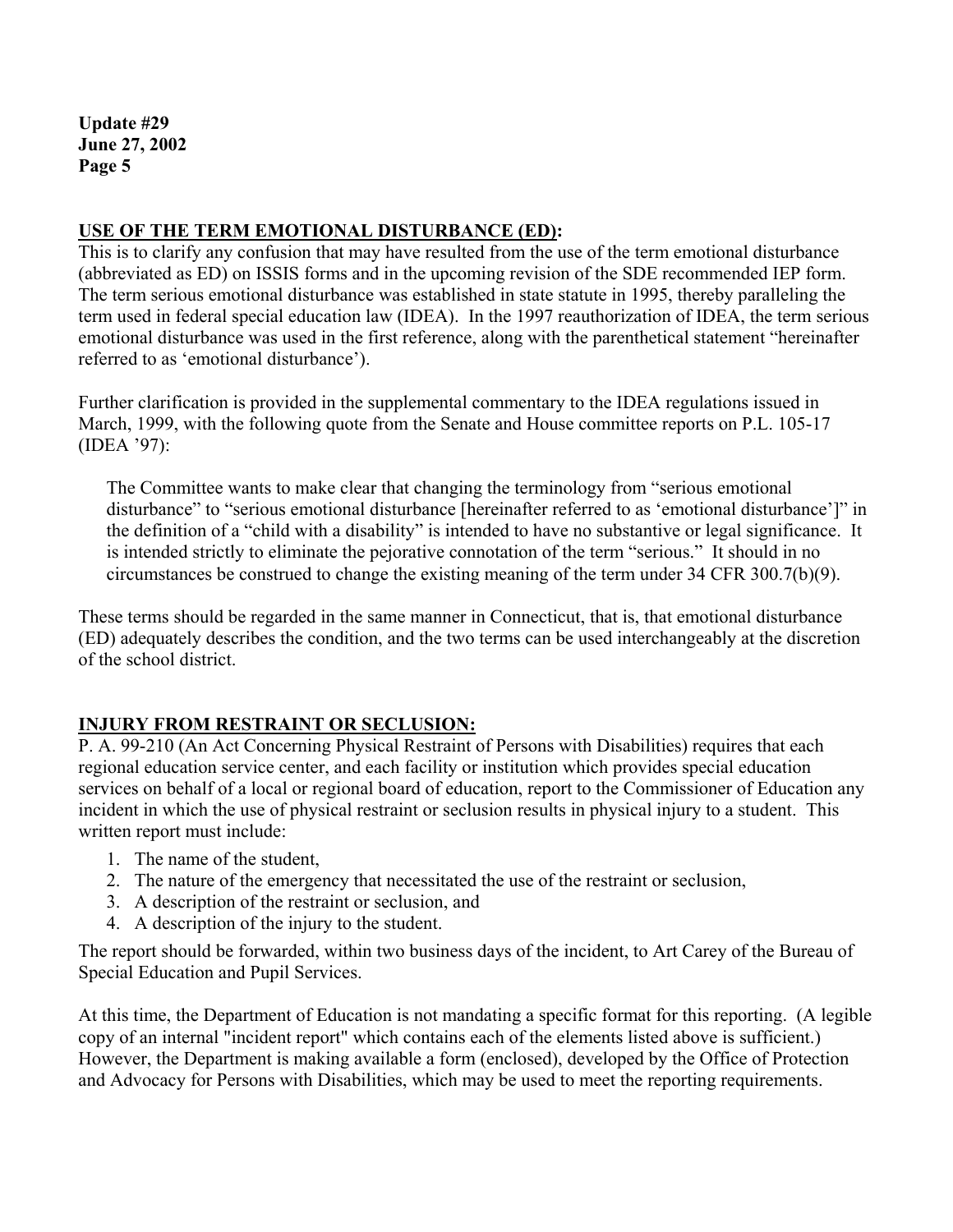Please note that in the event that a report contains information regarding a serious injury or death, the Bureau will share the information with the Office of Protection and Advocacy for Persons with Disabilities and, if appropriate, with the Office of Child Advocate. **In the event that a report does not contain all required information, the Bureau will share the incomplete report with the Office of Protection and Advocacy for Persons with Disabilities rather than inadvertently delay the work of that agency.** 

With regard to a definition of "serious injury," the Department is using the same definition that is currently being used by the Department of Children and Families. Specifically, *"serious injury shall mean any physical harm, injury, or damage requiring the intervention of a physician or licensed medical professional, utilizing medical procedures more intensive than first aid treatment, including but not limited to: treatment in an emergency room, sutures, fractures, head traumas of a concussion level or greater, or admission to a general hospital for the treatment of a serious injury. This would also include severe, multiple contusions, bruises and abrasions, and a loss of consciousness requiring examination by a licensed medical practitioner. It would also apply to injuries as a result of the use of seclusion or restraints or while a person is going into or out of seclusion or restraint."* 

Please call Mr. Carey at 860-807-2032 if you have any questions regarding this matter.

# **TRANSITION PLANNING:**

# **Follow-Up Study of Exiters of Special Education:**

A part of the Bureau's Self-Assessment and Continuous Improvement Planning process, an initial activity in the area of transition planning was to obtain baseline data on post-schools outcomes of special education students. Thank you for providing the names, addresses and phone numbers of your students who exited special education from January – June 2000. Approximately 3,700 surveys have been mailed out. A final report will be completed by October 2002 and provide a summary of the employment, independent living and community participation status of the respondents. The results of the survey will be shared with you upon completion.

#### **Transition Program Status Survey:**

An additional activity directly related to the Bureau's Self-Assessment and Continuous Improvement Planning Process, is to establish a baseline of the current status of transition programming in all LEA's and Private Special Education facilities. A survey was recently mailed to you to obtain information on the types and levels of transition planning components currently being offered in your schools. It is recommended that a team of personnel complete this survey to capture the transition services that are currently being offered to students with varying disabilities.

The Bureau recognizes the extensive activities that are occurring at this time of year, but respectfully requests your full support and participation in completing the survey. The result of the survey will not only serve as a self-assessment to assist you in identifying strengths and weaknesses in your current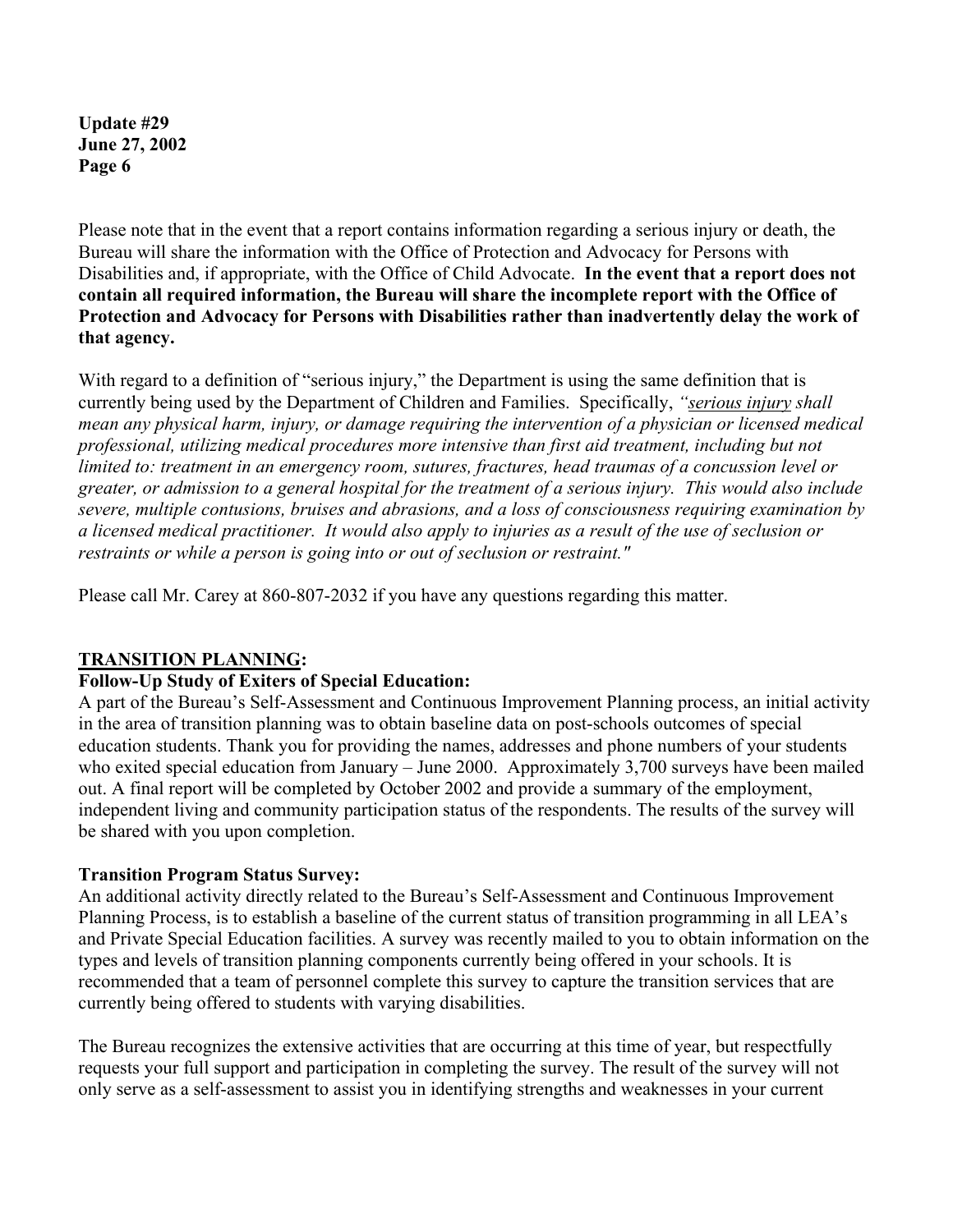transition service provision, but also guide the Bureau's future activities in the area of transition training, technical assistance and allocation of discretionary funds.

A summary report will be completed by October 2002 and the results of the survey will be shared with you upon completion.

#### **Transition Coordinator and Job Coach Competencies:**

The Bureau often receives calls from LEA's to provide them with job descriptions of Transition Coordinators and Job Coaches. A subcommittee of the state-level Interagency Transition Task Force recently completed a list of competencies they believe are critical when defining the roles of these two positions. Copies of the competencies are enclosed with this Update.

#### **"Best Practice" Recommendation:**

The Bureau has received an increasing number of calls from young adults and adults with learning disabilities seeking information on how to obtain evaluations and documentation of their disabilities. Many of these individuals had received special education services while in high school, but had decided not to carry this "label" with them into adulthood. Years later, after facing failure in postsecondary education settings and losing numerous jobs, they are beginning to recognize their need for accommodations and support. In order to obtain documentation of their disability, they often return to their high schools for any evaluations that had been conducted. In many instances, this occurs years after a school system can legally destroy this type of information. Exacerbating this problem, many of these individuals do not have the financial means to obtain any type of evaluation to document their disability.

In an attempt to better address this increasing problem, the Bureau recommends that students be provided with copies of their most recent evaluations at the point in time they are exiting special education. Students should be encouraged to retain this information in a safe place and be provided with an explanation of the potential need for this documentation in the future.

For any questions related to these transition planning issues, contact Karen Halliday at (860) 807-2020 or karen.halliday@po.state.ct.us

# **JOB COACH COMPETENCIES FOR PARAPROFESSIONALS IN SCHOOL SYSTEMS:**

**Adapted from Supported Employment Competencies for Direct Service Staff (APSE)** 

Students with disabilities who receive training and support at a variety of job sites during high school are better prepared for a successful transition to the working world. The job coach is the key person who is responsible for knowing the student, and the supports and modifications needed to be successful in the workplace. The job coach must create a safe environment in which the student can explore and learn work, interpersonal and self-advocacy skills.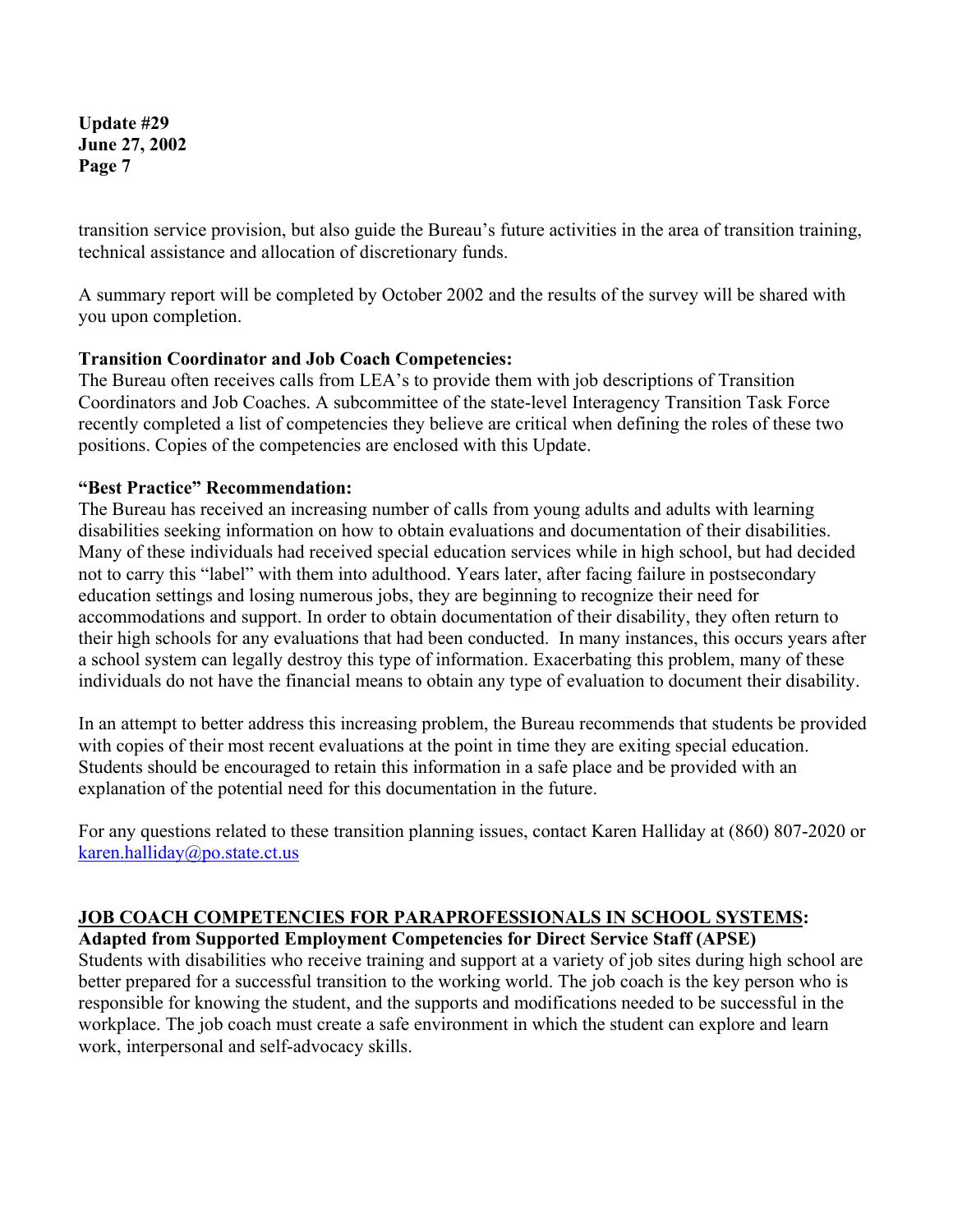The job coach represents the school and serves as the liaison between the employment site, the school, the student and parents. A diverse but critical array of competencies is required of the job coach, including good judgment and the ability to maintain professional behavior at all times.

#### **Job coaches will demonstrate the knowledge to accomplish the following:**

- 1) Ability to work effectively and maintain relationships with families, students, school personnel and employers and co-workers:
	- a) Gathers and maintains data about the performance and behavior of individual students and confer

with special and general education teachers about student schedules, instructional goals, progress

and performance;

- b) Participates as a member of the team responsible for transition planning and vocational assessment for individual students;
- c) Provides relevant employment information for inclusion in each student's vocational portfolio;
- d) Consults with teachers or vocational coordinators to assist with the design of individualized transition and supported employment or other vocational training programs;
- e) Demonstrates an understanding regarding the roles and responsibilities of professional and paraprofessional personnel;
- f) Communicates effectively with employers and co-workers to ensure students are integrated and accepted into the work environment;
- g) Familiarizes employers and co-workers with the special needs of students and models appropriate interactions; and
- h) Identifies cultural norms of the workplace.
- 2) Knowledge of the professional, ethical and legal standards of conduct in relationships with students, parents, school personnel, adult service providers, employers and co-workers:
	- a) Has knowledge of the legal and human rights of students with disabilities and their families;
	- b) Is sensitive to the diversity in cultural heritage, lifestyles, and value systems among students and families they serve;
	- c) Demonstrates the ability to practice the ethical and professional standards of conduct established by the local school district where they work;
	- d) Understands the value of serving students in integrated settings; and
	- e) Maintains professional appearance and attitude.
- 3. Skills necessary to assist in the assessment, planning, provision, and evaluation of instruction in both the cognitive and affective domains:
	- a) Communicates with colleagues, follows instructions and uses problem-solving and other skills that will enable them to work as effective members of an instructional team;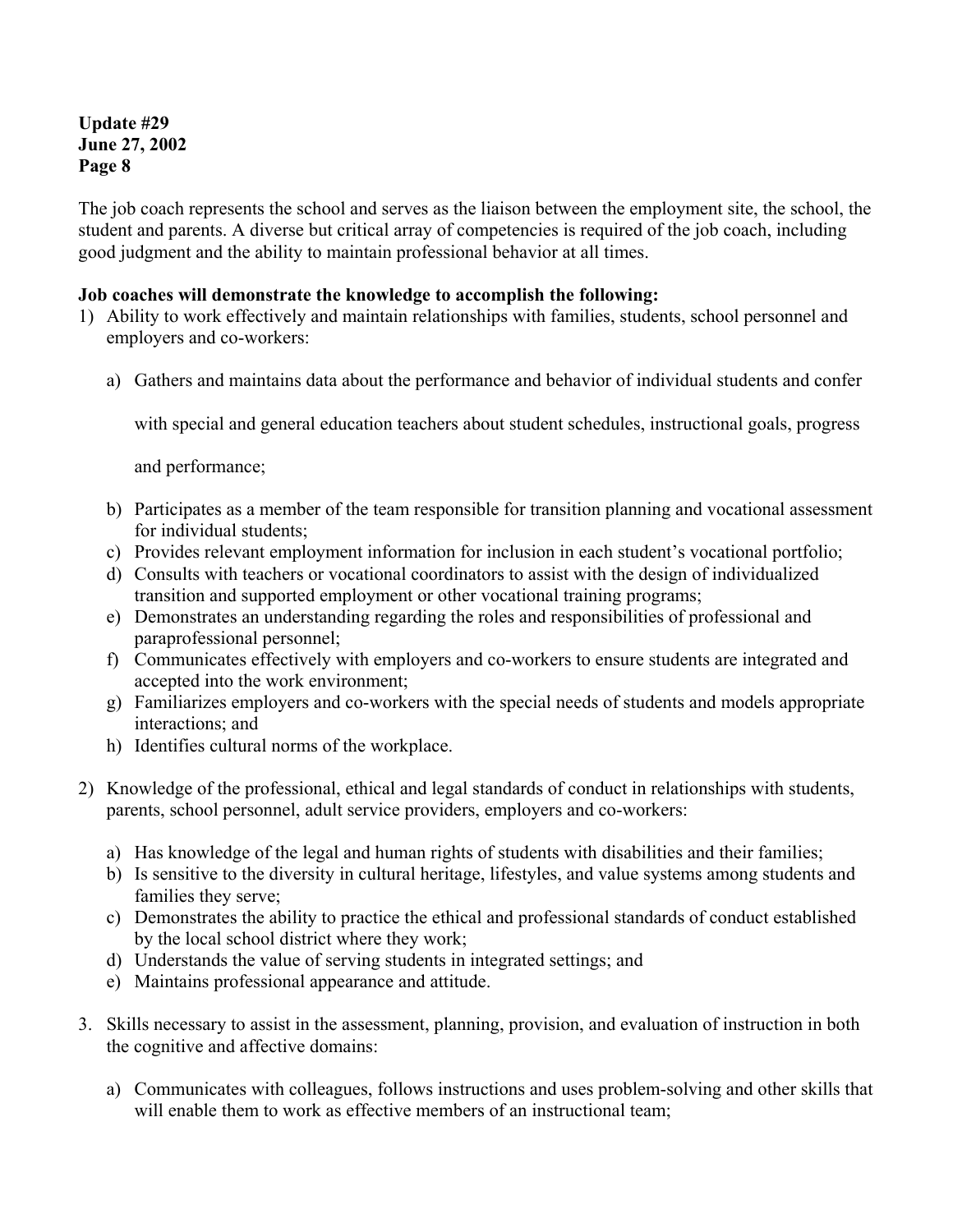- b) Motivates and assists students to build self-esteem and develop interpersonal skills that will help avoid isolation in the workplace;
- c) Demonstrates the ability to use computers, assistive technology, and adaptive equipment that will enable students to participate more fully in school and at the workplace;
- d) Demonstrates the ability to participate in pre-employment, vocational, or transition training in classrooms or at the workplace;
- e) Analyzes job requirements, sequences daily tasks, observes and records data, and provides training at job sites using appropriate instructional interventions;
- f) Encourages student participation in decision-making/self-advocacy regarding future career plans;
- g) Observes, understands, and monitors the student's preferred learning style, work skills and tolerances, and preferred modes of communication;
- h) Identifies needed environmental or job modifications for the student to succeed in the workplace;
- i) Utilizes appropriate instructional techniques including reinforcement, cueing, prompting, modeling and fading;
- j) Assists in on-site observations to evaluate job performance;
- k) Records progress in a consistent manner and shares information with appropriate supervisory personnel; and
- l) Assists students to learn good work habits and perform jobs as specified.
- 4. Recognizes and maintains a safe and healthy environment at the workplace:
	- a) Follows health, safety and emergency procedures developed by the local school district and the workplace; and
	- b) Ensures students understand and abide by the health, safety and emergency procedures developed by the local school district and the workplace.
- 5. Demonstrates the skills in communication, conflict resolution and negotiation that facilitate a positive and effective work environment:
	- a) Assists students in strengthening their skills to become more independent by monitoring and supporting positive behavior at the workplace;
	- b) Describes behavior in measurable and observable terms;
	- c) Recognizes environmental factors that may precipitate behaviors and intervenes with appropriate behavior management techniques;
	- d) Develops strategies to support students to acquire positive social behaviors and work habits;
	- e) Identifies strategies that may eliminate interfering behaviors; and
	- f) Motivates students to work in a productive and competitive manner.

May 2002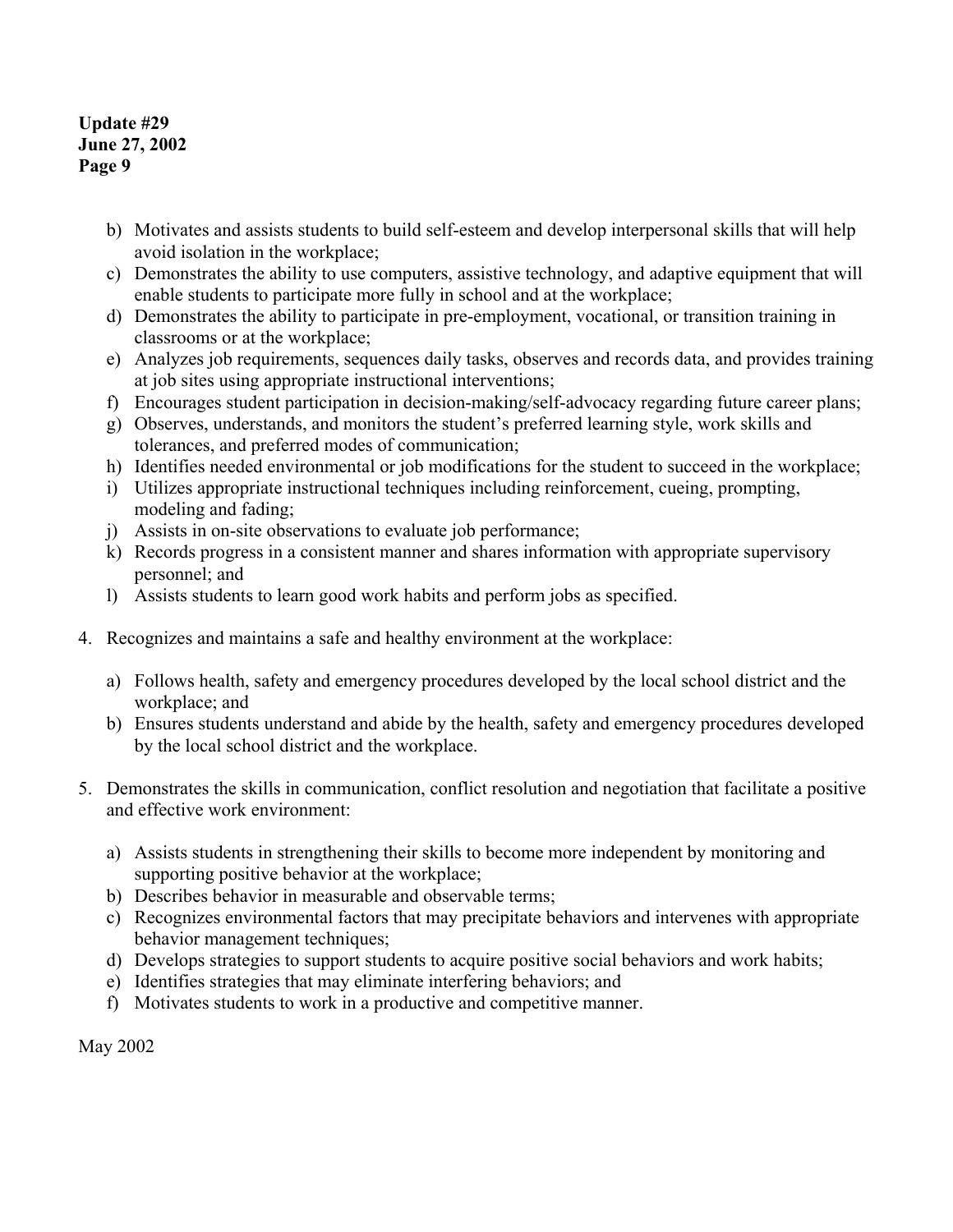# **COMPETENCIES FOR TRANSITION COORDINATORS:**

#### **Adapted from Council on Exceptional Children – DCDT**

Planning for the transition from school to adult life for students with disabilities requires a well-defined vision that is agreed upon by the student, his/her family, school personnel and agency personnel. The Transition Coordinator plays a critical role in facilitating the transition process. In addition to being the primary liaison among the school, business community and agency personnel, the Transition Coordinator provides direct service to assist young adults assess their learning strengths, articulate career goals, provide community-based career planning options and link students to post high school support systems. Transition Coordinators are important members of the Planning and Placement Teams and should guide the PPT discussion to address post-school outcomes and develop IEP's that will provide the skills needed to achieve independence in adult life.

# **Student Focused Planning**

- Identify and document student's post-school goals, learning preferences, and need for accommodations.
- Facilitate a student-centered plan focusing on student visions and preferences.
- Use a variety of assessment information as a basis for the development of the Individualized Education Program (IEP).
- Identify measurable transition-related goals and objectives that focus on post-secondary education or training, employment, independent living, and community and leisure activities.
- Develop educational experiences that correspond with post-school goals and objectives, such as participation in college preparatory curricula and/or vocational and technical education.
- Through the IEP, specify responsibility for transition-related instructional activities or services.
- Develop student's abilities to participate meaningfully in the development of the IEP.
- Utilize a planning process that is student-centered and facilitates student's self-determination, including student decision-making.
- Provide appropriate accommodations that facilitate student and family involvement in the transition planning process, and specifically at the PPT meeting.
- Evaluate the progress or attainment of student goals at least annually, including student evaluation of her or her progress.

# **Knowledge And Skills Of Transition Coordinators**

- **1. Philosophical, Historical, & Legal Foundations of Special Education Knowledge of:** 
	- Theoretical and applied models of transition.
	- Transition-related legislation in fields of special and vocational education, rehabilitation, labor and civil rights.
	- Roles of federal, state and local legislation and implications for providing transition services at the local levels.
		- History of national transition initiatives.
		- Research on student outcomes and effective transition practices.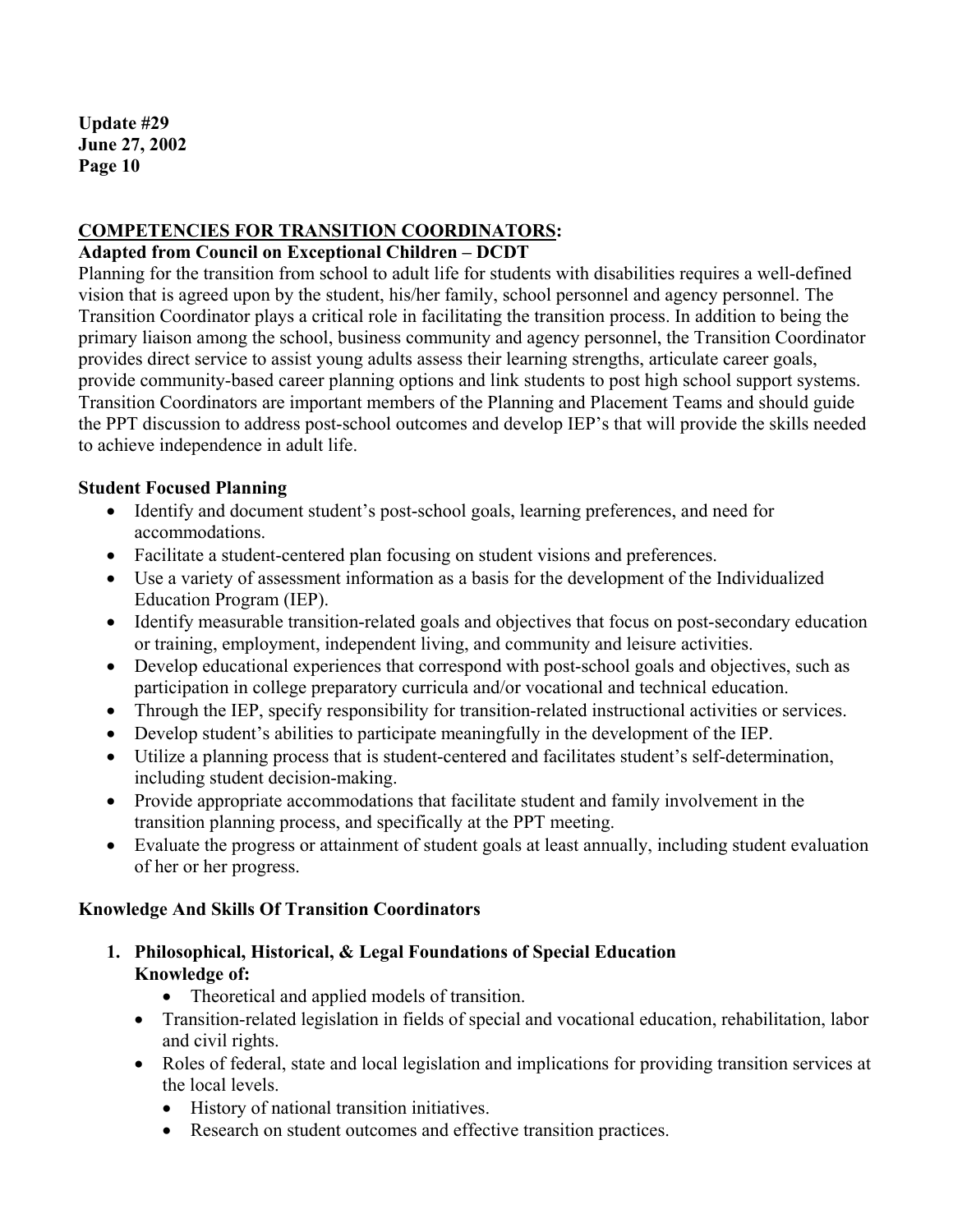# **2. Characteristics of Learners**

# **Knowledge of:**

- Implications of student characteristics (i.e. strengths abilities, disabilities), with respect to postschool outcomes, environments, and support needs.
- School and post-school services available to specific populations of students with disabilities.

# **3. Assessment, Diagnosis, and Evaluation**

# **Knowledge of:**

- Formal and informal career and vocational assessment approaches.
- Formal and informal approaches for identifying students' interests and preferences related to post-school goals and educational experiences.

# **Demonstrates the ability to:**

- Match skills and interests of the students to skills and demands required by vocational or employment settings, community residential situation, and other community participation options.
- Interpret results of career and vocational assessment for individuals, families and professionals.
- In collaboration with students, families, and agencies, design, implement, and use program evaluation procedures to assess and improve the effectiveness of transition education and services, including evaluation of students' post-school outcomes.
- Use a variety of formal and informal career, and transition, and vocational assessment procedures.

# **4. Instructional Content and Practice**

# **Knowledge of:**

- Job seeking and job retention skills identified by employers as essential for successful employment.
- Vocational education methods, models, and curricula.
- Range of post-school options within specific outcomes areas.
- Transition planning strategies that facilitate information collection and input from appropriate participants.

# **Demonstrates the ability to:**

- Identify a variety of outcomes and instructional options specific to the community for each post-school outcome area.
- Assist teachers to identify, in conjunction with the student, appropriate educational program planning team members.
- Evaluate students' educational program with respect to measurable post-school goals and alignment of those goals with instructional activities.
- Monitor student, family, and agency participation in transition-related goals in the educational program plan.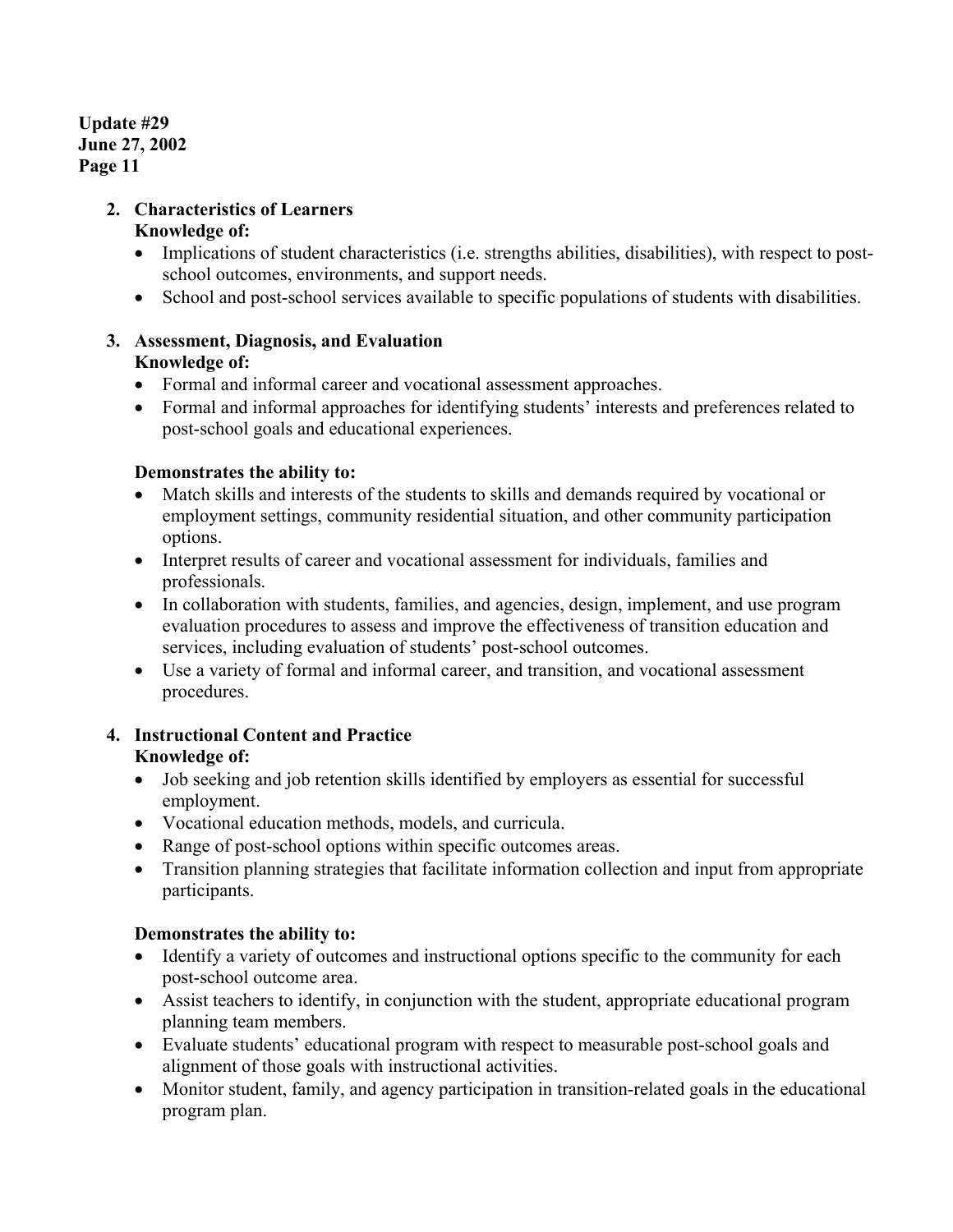- Evaluate and modify transition goals on an ongoing basis.
- Use interests and preferences of the student to develop post-school goals and educational objectives.

# **5. Planning and Managing the Teaching and Learning Environment Knowledge of:**

- Methods for providing work-based and other community-based education for students.
- Job development strategies and how to market the school to the community.
- Methods for linking appropriate academic curricula to transition-related goals.

#### **Demonstrates the ability to:**

- Develop a marketing plan to identify employers in the community based upon student interests and abilities.
- Identify and facilitate appropriate modifications within work, residential, vocational training and other community environments.
- Assess and develop natural support systems to facilitate transition to specific post-school environments.
- Develop residential, work-based, and other community-based educational programs for students.

# **6. Managing Student Behavior and Social Interaction Skills**

#### **Demonstrates the ability to:**

• Show procedures for student involvement in the post-school transition process.

# **7. Communication and Collaborative Partnership Knowledge of:**

- Methods and strategies for increasing families' knowledge and skills about transition-related issues and topics, including transition-focused educational program development.
- Procedures and requirements for referring students to community service agencies.
- Methods to increase collaborative transition service delivery through interagency agreements and collaborative funding.
- Strategies for involving students in all levels of collaborative transition program planning and evaluation.

# **Demonstrates the ability to:**

- Provide information to families about transition-related education and services, and postschool options in specific outcome areas.
- Systematically identify family service needs related to transition outcomes and assist families to connect with support networks.
- Involve student, families, and community agencies in establishing transition-related policy.